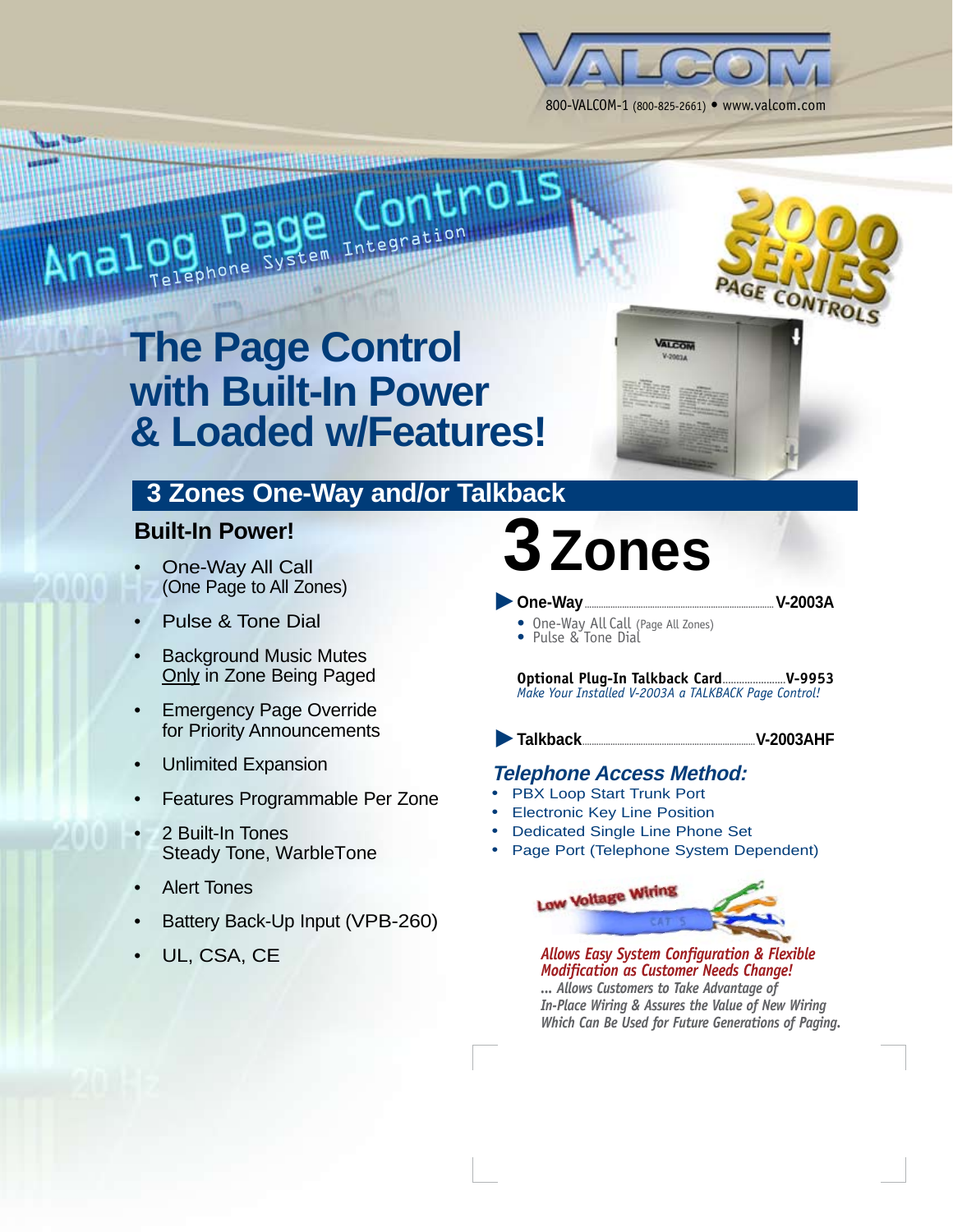

#### **THREE ZONE INTEGRATED PAGE CONTROL MODEL V-2003A**

#### **FEATURES:**

#### **LOOP START, GROUND START, OR PAGE PORT ACCESS THREE ZONES OF ONE WAY PAGE ALL CALL BACKGROUND MUSIC INPUT INTEGRATED SINGLE/WARBLE TONE GENERATORS FEATURES PROGRAMMABLE PER ZONE INTEGRATED POWER SUPPLY PROVIDES EXTERNAL POWER FOR ONE-WAY AMPLIFIED SPEAKERS BATTERY BACK-UP COMPATIBLE PAGE OVERRIDE INPUT FIELD UPGRADABLE TO TALKBACK**



#### **DESCRIPTION:**

A telephone-compatible three-zone, one-way page control unit with integrated power supply, all call, integrated single/warble tone generators, and background music input.

#### **SPECIFICATIONS:**

#### **POWER REQUIREMENT**

1 Amp at 120 VAC

#### **INPUTS/OUTPUTS**

**Input Impedance**: 600 ohms **Music Source Impedance**: 8 to 600 ohms **Music Input Level**: -10 dBm nominal **Low Level Output Impedance**: 8 ohms **Low Level Output Level**: -10 dBm nominal 0 dBm maximum

**DC Output**: -24 Vdc at 1 Amp

#### **CONTROLS**

Tone Volumes Background Music Volume

#### **CONNECTIONS:**

Unit equipped with male 50 pin amphenol connector for input/output connections. An RJ11 jack is also provided for tip and ring input connections. A three prong polarized Molex connector is provided for battery back-up connection.

#### **ENVIRONMENT**

Temperature:  $+32$  to  $+104$  °F (0 to  $+40$  °C) Humidity: 0-85% Non-Condensing

#### **HOUSING AND FINISH**

Constructed of gray painted aluminum alloy

#### **DIMENSIONS AND WEIGHT**

7.13" (18.09 cm) H x 10.0" (25.4 cm) W x 3.0" (7.62 cm) D. Shipping Weight: 5.7 lbs (2.58 kg)

#### **ACCESSORIES**

Model V-9953 Plug-in Talkback Module Model VPB-260 Battery Back-up Supply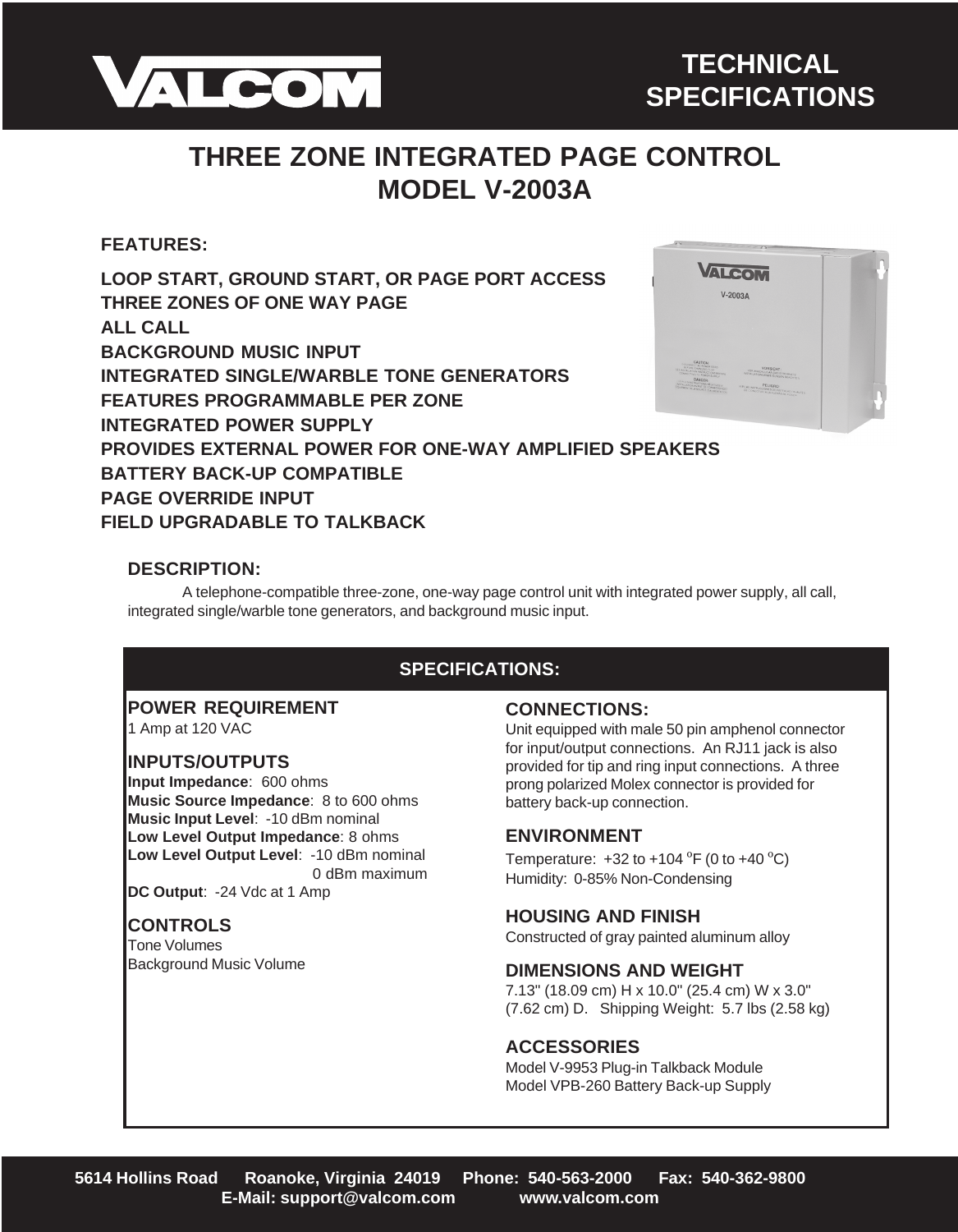#### **ARCHITECTS' AND ENGINEERS' SPECIFICATIONS MODEL V-2003A THREE ZONE INTEGRATED PAGE CONTROL**

The Three-Zone Integrated Page Control, Model V-2003A shall be a wall or shelf mounted, telephone compatible, threezone, one-way, page control unit with integrated power supply and single/warble tone input. The unit shall be optionally loop start, ground start or contact closure start and shall be capable of recognizing either DTMF tones or rotary pulse for dial selection of three individual zones and all call. The unit shall be programmable on a per zone basis for single tone and interrupted warble tone, background music, and with the installation of the optional plug-in talkback module, handsfree talkback or one-way page operation. System options shall include dial tone and ringback tone. The unit shall provide AGC circuitry for voice page input.

The unit shall provide three individual one-way low level outputs, one for each zone. The one-way low level output shall not exceed a maximum of 0 dbm. Individual handsfree talkback output shall also be provided with the installation of the optional plug-in talkback module. All call shall be one-way operation only. Access of specific zones shall not affect features programmed for other zones, i.e. background music shall mute only in the zone being paged while other zones programmed for background music shall not be affected. Audio output signal levels must not exceed 1 watt for talkback.

In connection with a telephone system, the unit shall have the ability to provide loop current, the detection of which shall indicate a request for service (in the loop start mode of operation). Ground start operation shall be available as an optional mode of service request. In connection with a telephone system page port, a "dry" tip and ring connection with provision for contact closure activation shall be provided. A battery feed switch located on the unit shall enable or disable the loop current option of the tip and ring connections. A second switch shall select loop start or ground start service request options.

In connection with a telephone system supplying "A" lead control from each telephone, the unit shall also have the ability to provide inhibit (speaker cancel) to allow handset to handset "meet me" answer to a page without the paging system broadcasting the conversation.

The unit shall have the ability to provide a single tone and an interrupted warble tone over page. The single tone shall be activated by a contact closure and shall follow the contact operation. The interrupted warble tone shall be activated by a contact closure or a 90 Vac ring signal. The single tone shall have priority over the warble tone in the instance of coinciding activation.

The unit shall provide the ability to program features on a per zone basis. A dip switch shall be provided for zone feature and system option programming. Dialing codes shall be 1, 2, and 3 or 5, 6 and 7 for individual zones and 4 or 8 for all call. The detection of the "#" tone shall return dial access.

The unit shall be equipped with a 50 pin male amphenol connector for input and output connections and an RJ11 jack for page tip and ring input. Volume controls shall be provided for tones and background music.

The unit shall provide a three conductor grounded power cord with NEMA 15-5P type plug for AC input and shall provide auxiliary -24 Vdc and GND outputs. The outputs shall provide a total of 1.0 Amp of -24 Vdc for powering one-way amplified speakers or other accessory devices. The chassis shall be AC grounded. The AC input shall be fuse protected at 1.0 Amp. The unit shall be UL Listed.

The unit shall have a power consumption of 1 Amp at 120 Vac. Page input shall have an impedance of 600 Ohms. Music source impedance shall be 8 to 600 ohms. Music input level shall be -10 dBm nominal. Low level output impedance shall be 8 ohms. Low level output level shall be -10 dBm nominal and must not exceed a maximum of 0 dBm. Operating temperature shall be +32 to 104 °F (0 to + 40 °C). Operating humidity level shall be 0% to 85% non-condensing.

An optional Plug-in Talkback Module, Model V-9953, shall be available separately. It shall be a plug-in circuit board compatible with the V-2003A to field upgrade it for handsfree talkback capability. It shall provide phone to speaker, speaker to phone, tone, background music and all call page volume controls. System options shall include alert tone and repeated alert tone. Output impedance shall be 45 ohms. Output level shall be 1 watt nominal. Voice switch sensitivity shall be -24 dBm. A separate unit, the Three Zone Integrated Talkback Page Control, Model V-2003AHF, shall be available with the talkback module already installed. The axillary DC outputs of the V-2003A shall provide a total of 500mA of -24 VDC for powering one-way amplified speakers or other accessory devices.

The Battery Back-up Supply, Model VPB-260, shall be available separately. It shall provide a polarized molex connector compatible with the molex connector on the V-2003A. In the event of power failure, it shall provide power back-up to the V-2003A and any additional equipment powered by the DC outputs on the V-2003A.

The housing of the unit shall be constructed of gray painted aluminum alloy. The maximum dimensions shall be 7.13" (18.09 cm) H x 10.0" (25.4 cm) W x 3.0" (7.62 cm) D. Shipping weight shall be approximately 5.7 lbs (2.58 kg).